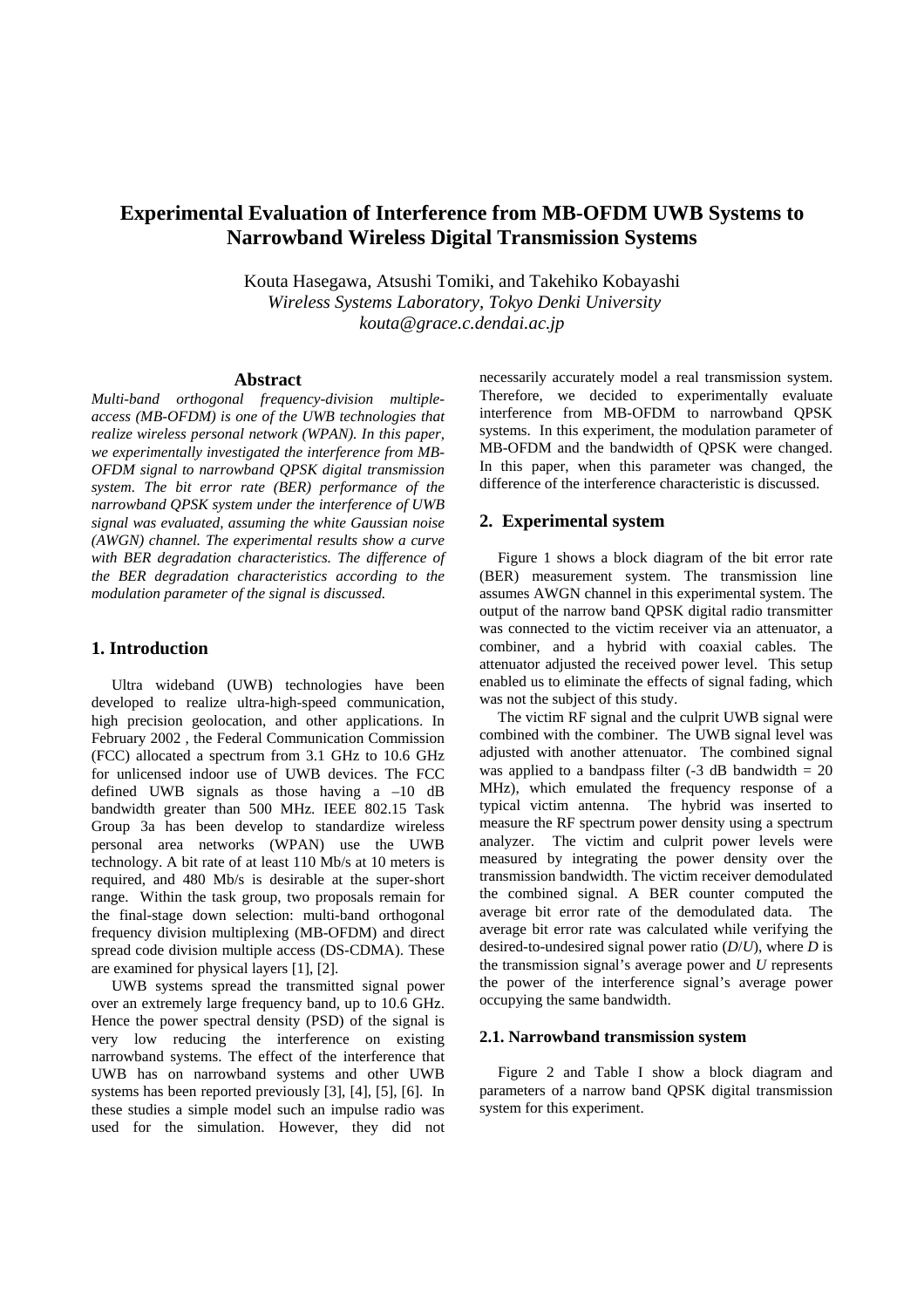

**Fig. 1. Block diagram of the bit error rate measurement system.**



**Fig. 2. Block diagram of the narrow band QPSK system.**

The transmitter consisted of a base band generator and a DAC. The transmission data which consisted of 15 stage (32,767-bit) M-sequence was input to the QPSK modulator. The baseband modulator generated a baseband signal (8 times over-sampling), which was upconverted to an intermediate frequency (IF) signal with a direct IQ modulator.

The receiver consisted of a direct IQ demodulator, an analog-to-digital converter (ADC), and a digital signal processor (DSP). This receiver employed the synchronous detection. The receiver refers to the phase of the transmission carrier wave. DSP captured the demodulated IQ signal in real time and QPSK demapping.

### **2.2. MB-OFDM system**

The MB-OFDM transmission system consists of 128 sub carriers over a 528 MHz bandwidth that is frequency hopped based on time-frequency code. Table II shows the timing parameter associated with the MB-OFDM PHY.

Figure 3 shows a block diagram of the MB-OFDM transmitter used for this experiment. This MB-OFDM transmitter consists of a baseband generator and a digitalto-analog converter (DAC), and was realized with an arbitrary waveform generator. The baseband generator stores the baseband signal of the MB-OFDM generated by the computer simulation in the memory. This baseband signal was generated using SPW® (Signal Processing Worksystem). The base-band signal was upconverted to 400 MHz and only one sub-band was used, so that frequency hopping was not applied in this study. The waveform in the time domain and the spectra of the signal of this transmitter are shown in Figs. 4 and 5.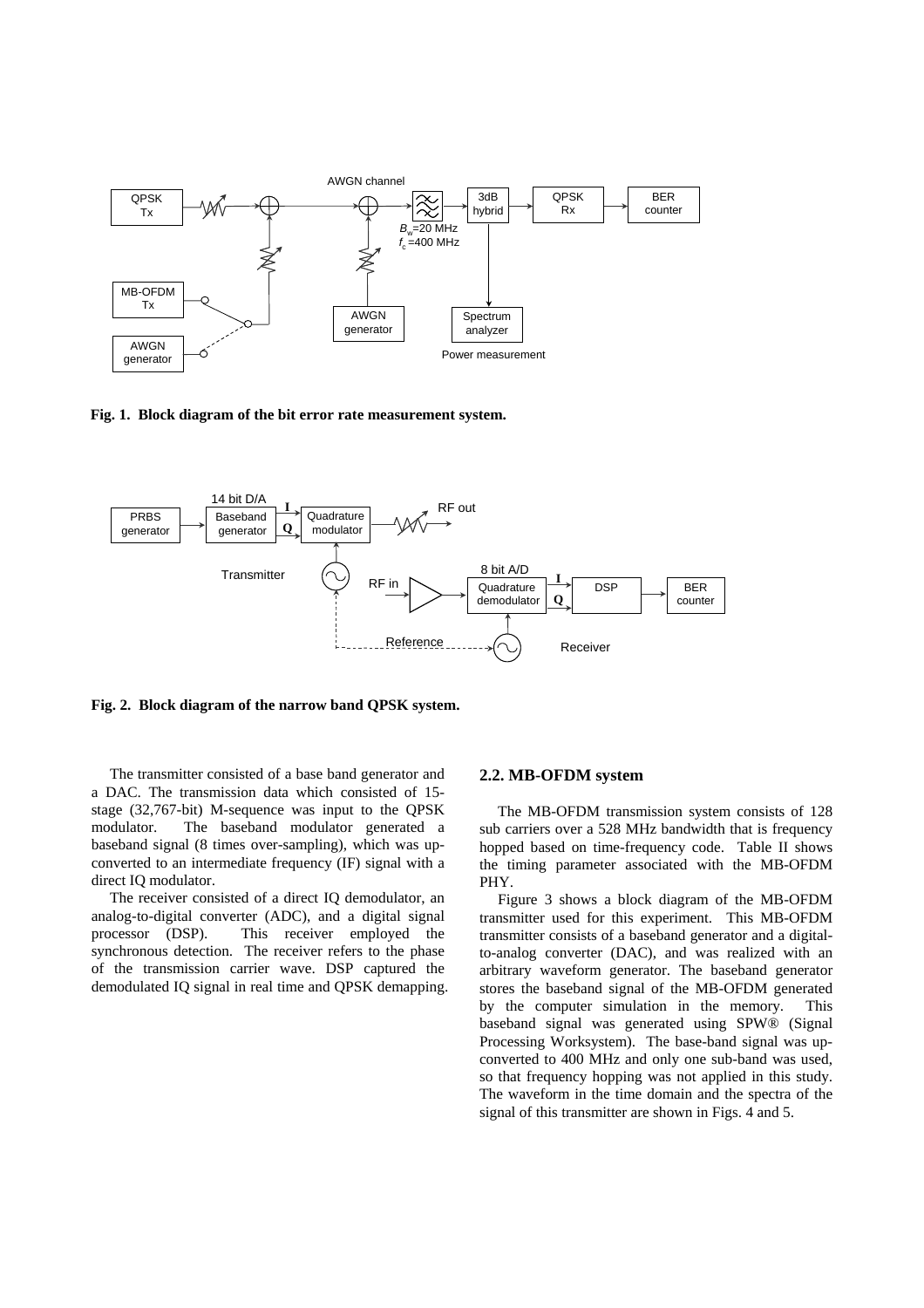**TABLE I Parameters for narrowband QPSK system** 

| Data rate       | 2, 10, and 20 Mb/s      |
|-----------------|-------------------------|
| Modulation      | <b>OPSK</b>             |
| Bandwidth       | 1, 5, and 10 MHz        |
| Roll off factor | 0.5                     |
| Bit stream      | 15-stage M-sequence     |
|                 | $(X^{15} + X^{14} + 1)$ |
| Data length     | 32,767 bit              |
| Receiver        | Synchronous detection   |
|                 |                         |

**TABLE II Parameters for MB-OFDM system** 

| Number of data subcarriers   | 100        |
|------------------------------|------------|
| Number of subcarriers        | 128        |
| Subcarrier frequency spacing | 4.125 MHz  |
| Symbol interval              | $312$ ns   |
| Cyclic prefix duration       | $60.61$ ns |
| Guard interval duration      | $9.47$ ns  |



**Fig. 3. Block diagram of the MB-OFDM system.**



**Fig. 4. Time domain waveform of MB-OFDM signal.**

#### **2.3. Consideration of the MB-OFDM signal**

In Fig. 5, spectrum peaks might appear every 3.2 MHz when the horizontal axis was expanded. This phenomenon is attributable to two factors:

First, it is because of preamble at the packet head. Figure 6 shows the time domain waveform of one packet. This packet was generated based on the standard physical layer convergence procedure (PLCP) frame format. In this format, the first 30 symbols are used for packet and frame sync sequence and channel estimation. The portion of 21 symbols for packet sync repeats the same pattern. The preamble part was analyzed in FFT, therefore remarkable periodicity appeared to the frequency spectrum.



**Fig. 5. Frequency spectrum of MB-OFDM signal.**

Second, this was due to the time spreading factor. In the case where the bit rate was 200 Mb/s or less, time spreading occurred. Information spread into two symbols as shown in Fig. 6. As with the influence of preamble, the symbol pattern was repeated. Thus, peaks and valleys appeared in the frequency spectrum.

In the modulation parameter setting shown in Fig.  $7(a)$ , the remarkable peaks appeared due to the preamble and the time spreading process. On the other hand, in Fig. 7 (b), periodic peaks did not appear in the frequency spectrum. , Therefore, the difference in power of the peaks and valleys (dip: between the peak and the peak) appeared to be large, that is about 30 dB.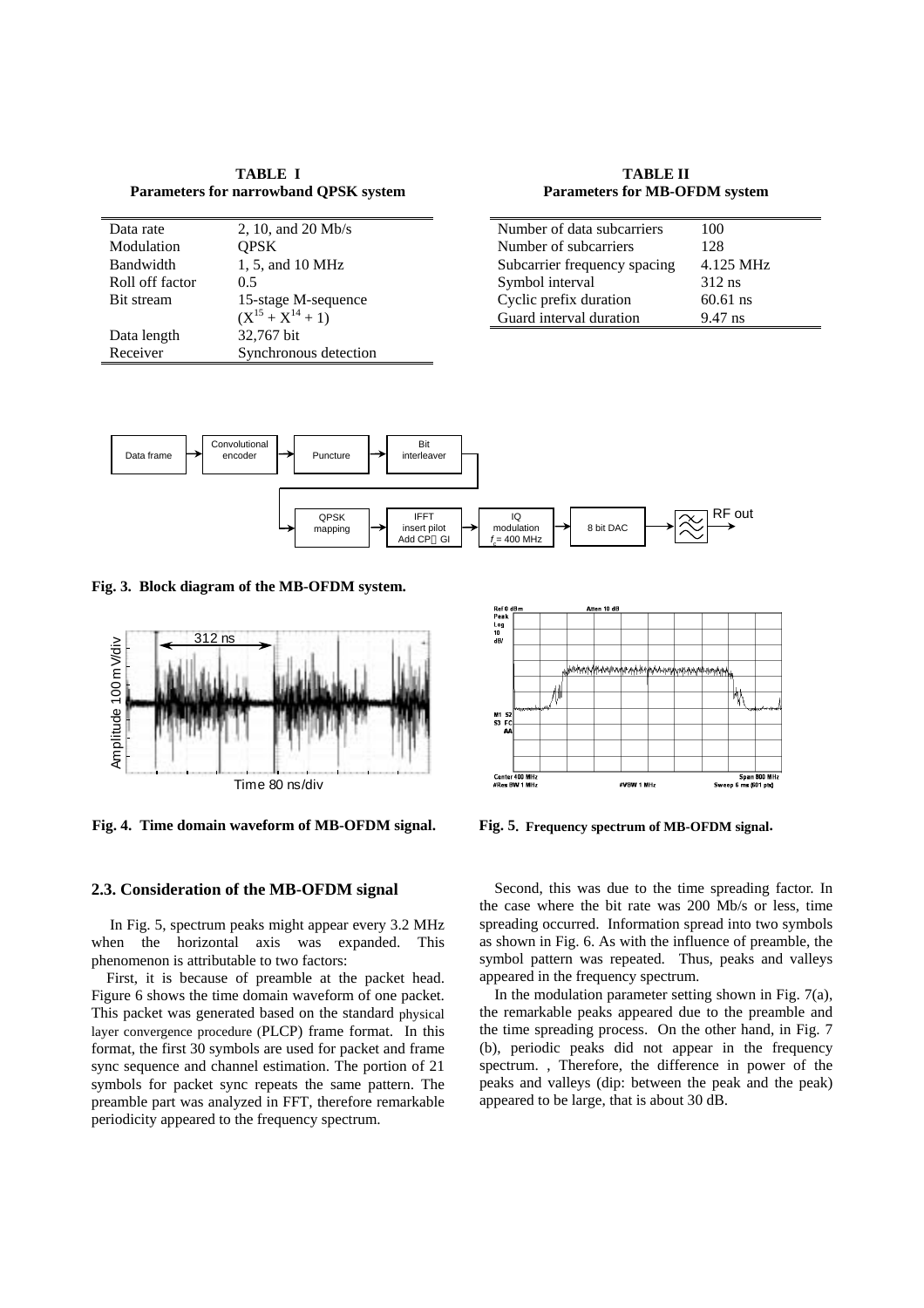

**Fig. 6. Time domain waveform of MB-OFDM signal carrying one packet.**



**Fig. 7. Difference of frequency spectra: (a) bit rate = 55 Mb/s and payload = 40 bytes and (b) bit rate = 480 Mb/s and Payload = 4,000 bytes.** 

## **3. Experimental results**

In this section, the results of the experiment are shown, and the difference of the BER degradation characteristic is described

In this experiment, the parameters of MB-OFDM set to bit rate  $= 480$  Mb/s, payload length  $= 4,000$  bytes (Fig. 7) (b)) is defined as MB-OFDM signal-1. The parameters set to bit rate = 55 Mb/s and payload length = 40 bytes(Fig. 7(a)) is defined as MB-OFDM signal-2. The transmission bandwidth of narrowband QPSK was varied from 1 to 10 MHz.

Figure 8 shows the BER performance of the narrow band QPSK under the AWGN interference. Figure 9 shows the BER performance of the narrowband QPSK under the MB-OFDM signal-1 interference.

The curve of the broken line in Fig. 9 is the overlay of Fig. 8. Two characteristics are corresponding when the bandwidth of QPSK is 1 MHz, and it is different on 10 MHz.

Figure 10 illustrates frequency spectra of the culprit MB-OFDM signal-2 and victim QPSK signal. In this case, BER performance of the narrowband QPSK that tune to both spectral peaks and valleys of MB-OFDM signal shown in Fig. 11-13 shows under the MB-OFDM signal-2. In Fig. 11-13, no remarkable difference of the interference effects was seen between the peaks and valleys excluding the  $D/U = 10$  dB curve.

 In any case, degradation in the characteristic was smaller than AWGN at same D/U. The tendency to the characteristic was corresponding to the simulation [4]. This was because the MB-OFDM signal resembled a hopping burst with a non-consecutive time domain signal.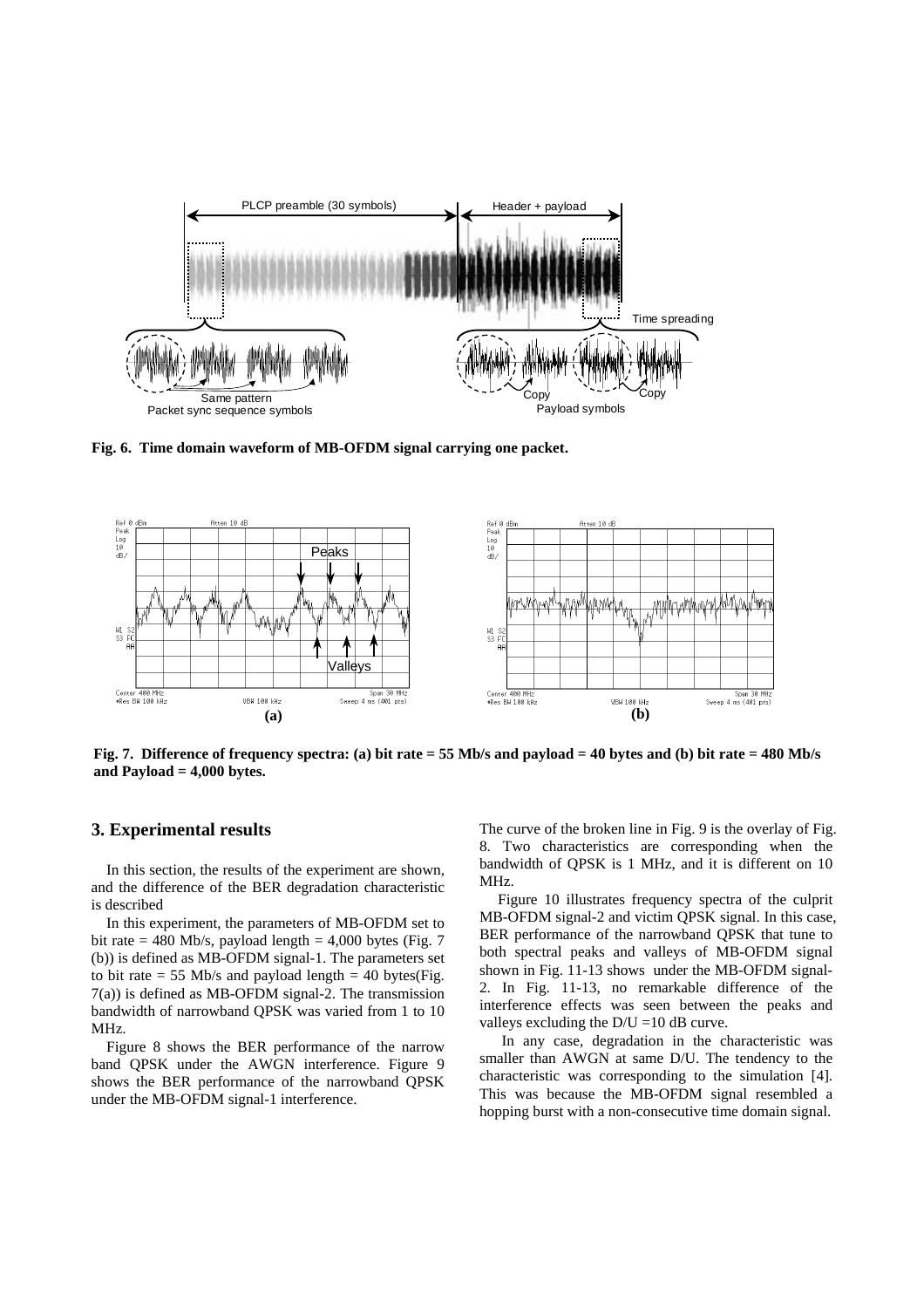

**Fig. 8. QPSK system BER performance interfered by the AWGN (UWB).**



**Fig. 9. QPSK system BER performance interfered by the MB-OFDM signal-1.**



**Fig. 10. Frequency spectra of the culprit MB-OFDM and victim QPSK.**



**Fig. 11. QPSK system BER performance interfered by the MB-OFDM signal-2 (QPSK,**  $B_w=1$  **MHz).** 



**Fig. 12. QPSK system BER performance interfered by the MB-OFDM signal-2 (QPSK,**  $B_w = 5$  **MHz).** 



**Fig. 13. QPSK system BER performance interfered by the**   $MB-OFDM$  signal-2 ( $QPSK, B_w=10$  MHz).